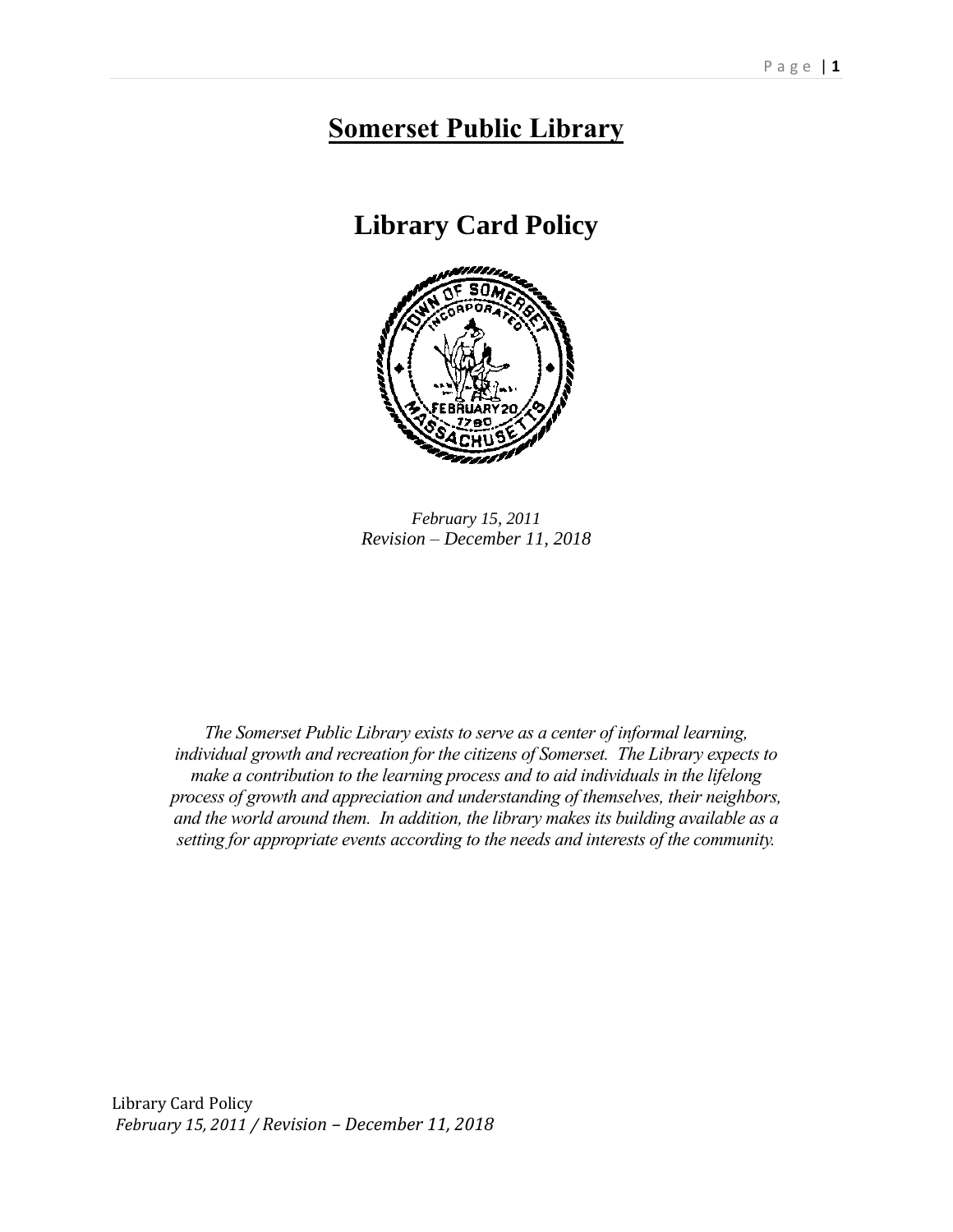Your library card is your key to numerous resources and services offered at the Somerset Public Library, at any SAILS library or via online library resources.

Library cards are free to any Massachusetts resident. There is a charge of \$35 per year for out-ofstate residents that will limit them to borrowing privileges from the Somerset Public Library only. There is a charge of \$55 per year for out-of-state residents for unlimited borrowing privileges within the SAILS network. Picture identification and verification of address are required. In most cases cards are issued on the spot and may be used immediately. Patrons under 18 may have to obtain a parent's or legal guardian's consent. Library cards are not transferable. The user is responsible for all materials checked out on his or her card. If a card is lost or stolen, it should be reported to the Library immediately. There is a charge for replacement of lost cards.

# **Obtaining a Library Card at the Somerset Public Library**

# **Adults**

Patrons over the age of eighteen (18) may fill out an application online (through the SAILS library network website or through the Somerset Public Library website) or they may fill out an application in person.

All applicants are required to obtain their physical library card in person. A picture ID with full name imprinted on it is to be presented. Accepted forms of picture ID are:

- a valid driver's license
- an employee name tag
- passport
- Council on Aging identification
- State identification card
- School or educational facility identification

If one of these ID cannot be presented, optional forms may be accepted by the Library Director, Reference Librarian or Head of Circulation.

All applicants need proof of address either from the picture ID or via another form such as, but not limited to, a utility bill, lease, or official correspondence with both name and address printed on it.

In signing the application form, the patron agrees to "…*be responsible for material borrowed with the card, for all the fines incurred, and for loss and damage of material charged upon the card. The patron releases the library from any liability for damages occurring from equipment or material borrowed*"

Library Card Policy *February 15, 2011 / Revision – December 11, 2018*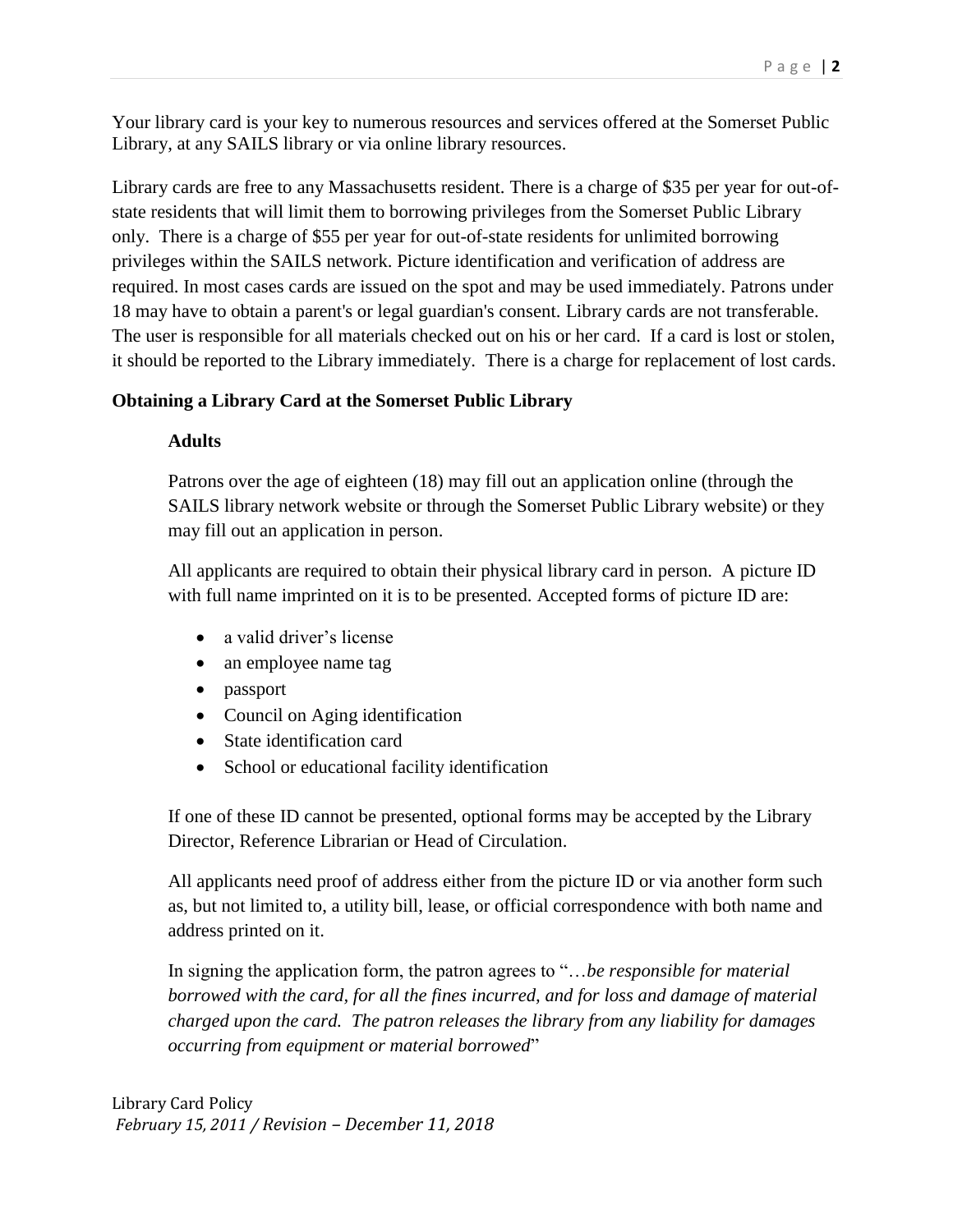If all identification is approved and signature obtained, the library card will immediately be issued and full borrowing privileges will be granted.

## **Children's Cards - Ages 4 through 12**

Parents or legal guardians may obtain a Somerset Public Library card for their child on or after their  $4<sup>th</sup>$  birthday. The parent or legal guardian must have a library card and be a patron in good standing (i.e. no lost books, excessive overdues or excessive fines).

In signing the application form, the parent or legal guardian agrees to "…*be responsible for material borrowed with the card, for all the fines incurred, and for loss and damage of material charged upon the card. The patron releases the library from any liability for damages occurring from equipment or material borrowed. They accept* responsibility for the selections of materials made by this person. This may include access to electronic resources such as the Internet."

# **Children's Cards – Ages 13 through 17**

Children, ages 13 through 17, who have picture identification, including their current address, may obtain a Library Card without the signature of a parent or guardian.

Children, ages 13 through 17, who do not have picture identification must have a parent or guardian with picture identification including their current address sign their application. This must be done in person.

### **ADA Accommodation**

The Somerset Library Staff will make accommodations for children and/or parents or guardians who are disabled. Please contact the head of Circulation or the Library Director if any accommodations are needed.

### **OTHER:**

The library offers a choice of email, text message or voice notification for overdue items and available holds. You will be asked to select a method of notification when you apply for your card.

It is important to present your card every time you borrow items. This rule is for your protection. If a card cannot be presented, valid photo ID is required.

If a parent or guardian's card is blocked due to overdue or lost book charges, the parent or guardian may not use their children's cards to check out any item(s).

Related policies:

Library Card Policy *February 15, 2011 / Revision – December 11, 2018*